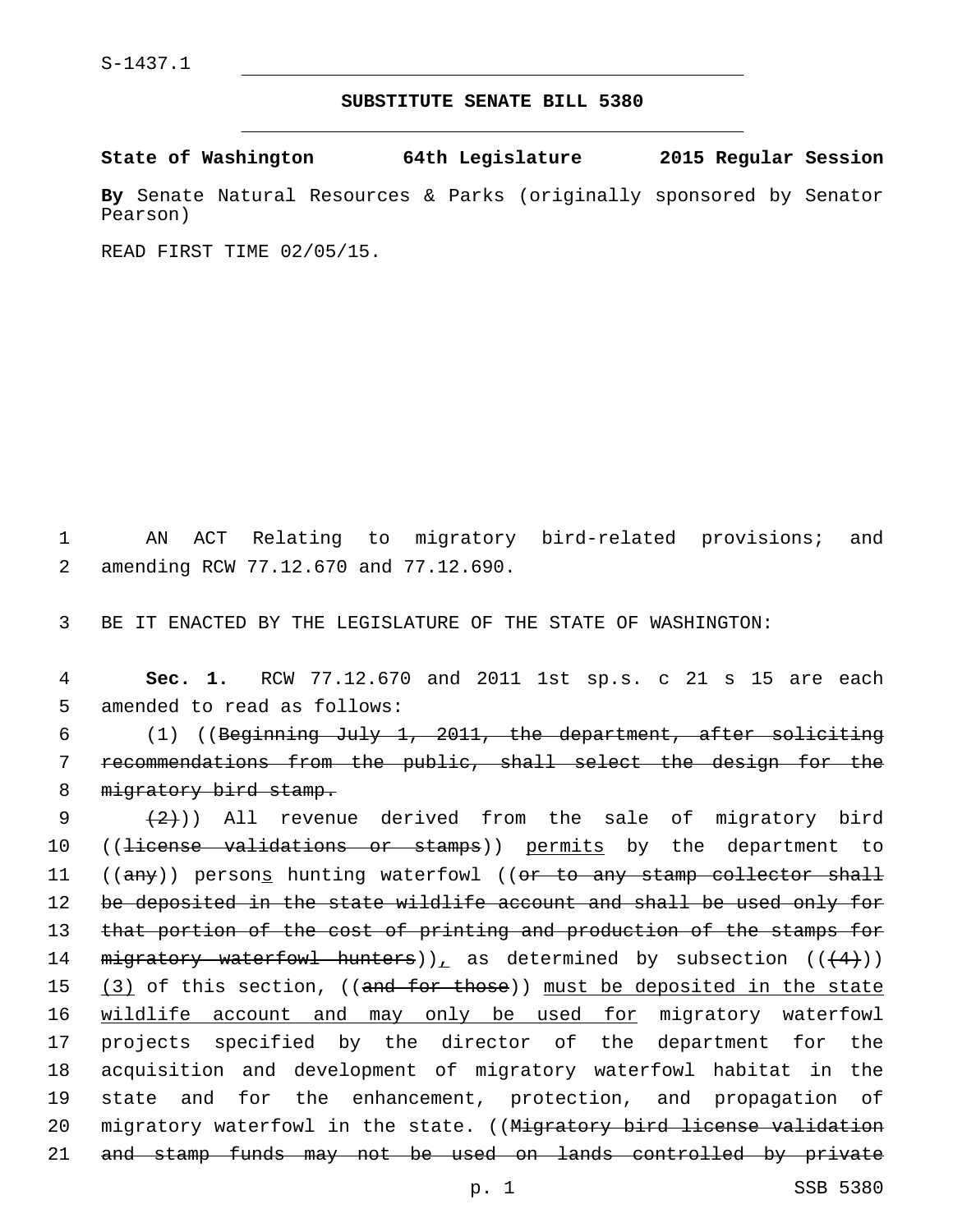hunting clubs or on private lands that charge a fee for public access. Migratory bird license validation and stamp funds may be used for migratory waterfowl projects on private land where public hunting is provided by written permission or on areas established by the 5 department as waterfowl hunting closures.

 $(3)$ ) (2) All revenue derived from the sale of ((the license validation and stamp)) migratory bird permits by the department to 8 persons hunting solely nonwaterfowl migratory birds ((shall be deposited in the state wildlife account and shall be used only for 10 that portion of the cost of printing and production of the stamps for 11 nonwaterfowl migratory bird hunters)), as determined by subsection 12  $((+4))$   $(3)$  of this section,  $((and for those))$  must be deposited in 13 the state wildlife account and may only be used for nonwaterfowl migratory bird projects specified by the director for the acquisition and development of nonwaterfowl migratory bird habitat in the state and for the enhancement, protection, and propagation of nonwaterfowl 17 migratory birds in the state.

18 (((4) With regard to the revenue from license validation and 19 stamp sales that is not the result of sales to stamp collectors,)) (3) The department shall determine the proportion of migratory waterfowl hunters and solely nonwaterfowl migratory bird hunters by using the yearly migratory bird hunter harvest information program survey results or, in the event that these results are not available, other similar survey results. A two-year average of the most recent 25 survey results ((shall)) must be used to determine the proportion of the revenue attributed to migratory waterfowl hunters and the proportion attributed to solely nonwaterfowl migratory bird hunters 28 for each fiscal year. ((For fiscal year 1998-99 and for fiscal year 1999-2000, ninety-six percent of the stamp revenue shall be attributed to migratory waterfowl hunters and four percent of the stamp revenue shall be attributed to solely nonwaterfowl migratory game hunters.

 (5) Acquisition shall include but not be)) (4)(a) Acquisition projects under this section may include but are not limited to the acceptance of gifts of real estate or any interest therein or the rental, lease, or purchase of real estate or any interest therein.

 (b) If the department acquires any fee interest, leasehold, or rental interest in real property under this section, it shall allow the general public, including consumptive users, reasonable access to that property and shall, if appropriate, ensure that the deed or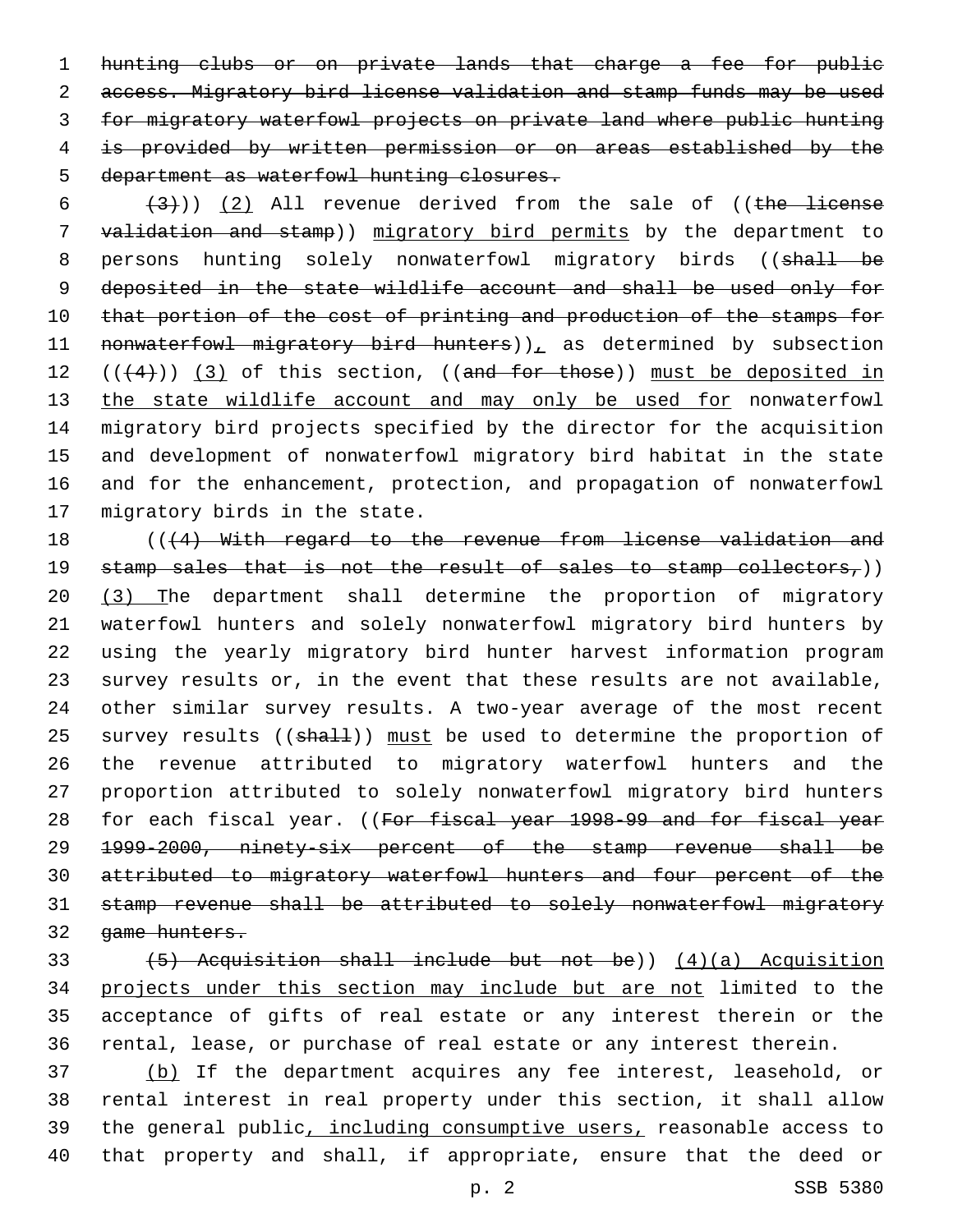other instrument creating the interest allows such access to the 2 general public.

 (c) If the department obtains a covenant in real property in its favor or an easement or any other interest in real property under this section, it shall exercise its best efforts to ensure that the deed or other instrument creating the interest grants to the general public ((in the form of a covenant running with the land)), including 8 consumptive users, reasonable access to the property. The private landowner from whom the department obtains such a covenant or 10 easement ((shall)) retains the right of granting access to the lands by written permission, but may not charge a fee for access.

12 (((6) The department may produce migratory bird stamps in any 13 given year in excess of those necessary for sale in that year. The 14 excess stamps may be sold to the public.))

 (5) Migratory bird permit funds may not be used on lands controlled by private hunting clubs or on private lands that charge a 17 fee for public access. These funds may be used for migratory bird projects on private land where public hunting is provided by written permission or on areas established by the department as waterfowl hunting closures.

 (6) The state auditor shall audit the department's use of revenue derived from the sale of migratory bird permits at least every four years following the effective date of this section for compliance with the requirements of this section.

 **Sec. 2.** RCW 77.12.690 and 2011 1st sp.s. c 21 s 16 are each 26 amended to read as follows:

27 (1) ((The director is responsible for the selection of the annual migratory bird stamp design. The department shall create collector 29 art prints and related artwork, utilizing the same design.)) The 30 selection of the annual migratory bird stamp design and the administration, sale, distribution, and other matters relating to 32 ((the prints and sales of stamps with prints and related artwork 33 shall be)) stamps and prints and artwork is the responsibility of the department. The department may contract with an appropriate individual or nonprofit organization for selection of the annual migratory bird stamp design and the administration, sale, distribution, and other matters relating to the stamps and prints and artwork.